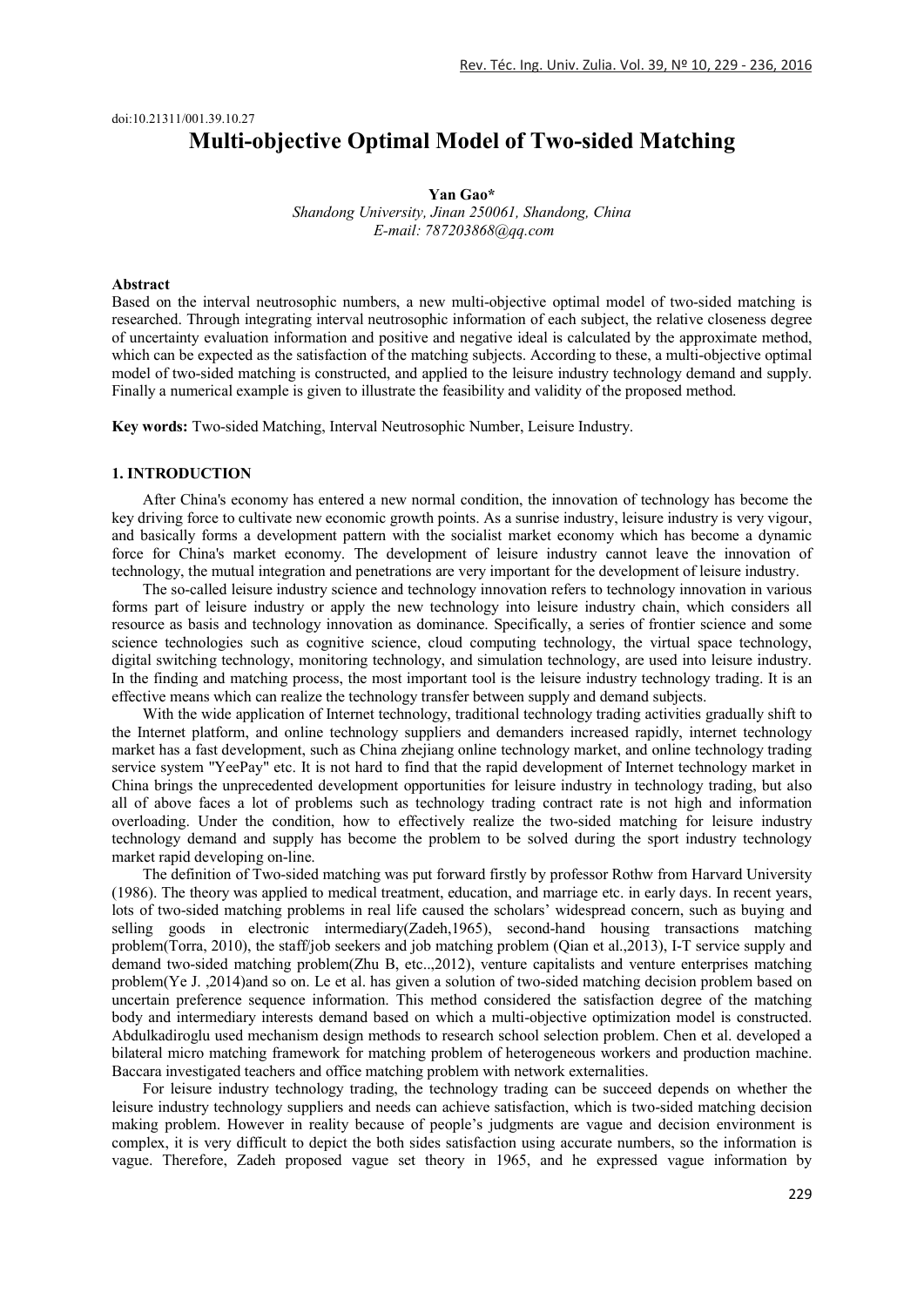membership function. Since then, Atanassov proposed the intuitionistic vague set based on vague set by increasing non-membership function. In 1999, professor Smarandache proposed the neutrosophic set on the basis of intuitionistic vague set, which described the vague nature of the real world more exquisitely. So for leisure industry in technology trading which evaluation index is interval neutrosophic numbers, the satisfaction function of leisure industry technology supply and demand subjects is defined. A multi-objective optimal model of two-sided matching is constructed, thus the decision method for implementing the match between leisure industry technology suppliers and technology demanders is put forward. Finally a numerical example is given to illustrate the feasibility and validity of the proposed method. These have theoretical and practical significance to the technology trading market of leisure industry in our country, especially the online technology market carrying out intelligent matching and intelligent recommendation services.

In the process of the leisure industry trade supply and demand two-sided matching, there are three decisionmaking subjects: leisure industry technology suppliers, leisure industry technology demanders and leisure industry technology trading intermediary (trading platform). The leisure industry technology demanders provided expectation information for the leisure industry technology suppliers to leisure industry technology trading intermediary. The agency objectively offers the actual information to leisure industry technology suppliers. Otherwise the leisure industry technology supplier provided expectation information for the leisure industry technology demanders to leisure industry technology trading intermediary. The agency objectively offers the actual information to leisure industry technology demanders. The leisure industry technology trading agency makes the deal according to the two-sided expected and actual evaluation information until the twosided achieve satisfaction.

# **2. TWO-SIDE DECISION-MAKING MODAL BASED ON INTERVAL NEUTROSOPHIC SETS AND APPLICATION**

The first we give the definitions about the neutrosophic sets and interval neutrosophic sets.

## *2.1 Neutrosophic Sets*

From philosophical point of view, Smarandache originally presented the concept of a neutrosophic set *A* in a universal set *X* .

Definition 1 Let X be a universe of discourse, for any  $x \in X$ , the set  $A = \{x(T_A(x), I_A(x), F_A(x)) | x \in X\}$  is called a neutrosophic set, which is characterized independently by a truth-membership function  $T<sub>4</sub>(x)$ , an indeterminacy-membership function  $I_A(x)$  and a falsity-membership function  $F_A(x)$ . The functions  $T_A(x)$ ,  $I_A(x)$  and  $F_A(x)$  in X are real standard or nonstandard subsets  $[0^0,1^+]$ , such that  $T_A(x): X \to [0,1]$ ,  $I_A(x): X \to [0,1]$  and  $F_A(x): X \to [0,1]$ . Then, the sum of  $T_A(x)$ ,  $I_A(x)$  and  $F_A(x)$  satisfies the condition  $0^{-} \le T_A(x) + I_A(x) + F_A(x) \le 3^{+}$ .

Obviously, it is difficult to apply the neutrosophic set to practical problems. To easily apply it in science and engineering fields, Wang et al. [8] introduced the concept of a single-valued neutrosophic set as a subclass of the neutrosophic set and gave the following definition.

Definition 2 Let X be a universe of discourse, for any  $x \in X$ , the set  $A = \{x(T_A(x), I_A(x), F_A(x)) | x \in X\}$ is called a trapezoidal neutrosophic set, which is characterized independently by a truth-membership function  $T_A(x)$  ,an indeterminacy-membership function  $I_A(x)$  and a falsity-membership function  $F_A(x)$ . The functions  $T_A(x)$ ,  $I_A(x)$  and  $F_A(x)$  in X are real standard or nonstandard subsets [0,1], and the sum of  $T_A(x)$ ,  $I_A(x)$  and  $F_A(x)$  satisfies the condition  $0^- \leq \sup T_A(x) + \sup I_A(x) + \sup F_A(x) \leq 3^+$ .

For convenience, the interval neutrosophic number are denoted by  $x = (\Gamma^L, T^U], [\Gamma^L, I^U], [\Gamma^L, F^U]$ , where  $[T^L, T^U] \subseteq [0,1], [I^L, I^U] \subseteq [0,1], [F^L, F^U] \subseteq [0,1]$  and  $0^- \leq \sup[T^L, T^U] + \sup[I^L, I^U] + \sup[F^L, F^U] \leq 3^+$ .

Scoring function and accuracy function are two very important indicators in the interval neutrosophic numbers sorting method. For an interval neutrosophic set, the truth-membership value is bigger, and the interval neutrosophic set is bigger; the indeterminacy-membership value is smaller, and the interval neutrosophic set is bigger; similarly the falsity-membership value is smaller, and the interval neutrosophic set is bigger. So the scoring function of the interval neutrosophic number is defined as the following:

Definition 3 Let  $x = ([T^L, T^U], [I^L, I^U], [F^L, F^U]$ ) be an interval neutrosophic number, the scoring function of *x* can be defined by

$$
S(x) = \frac{T^{L} + T^{U}}{2} + 1 - \frac{I^{L} + I^{U}}{2} + 1 - \frac{F^{L} + F^{U}}{2} \dots \dots \dots \dots \dots \dots \dots \dots \dots \tag{1}
$$

230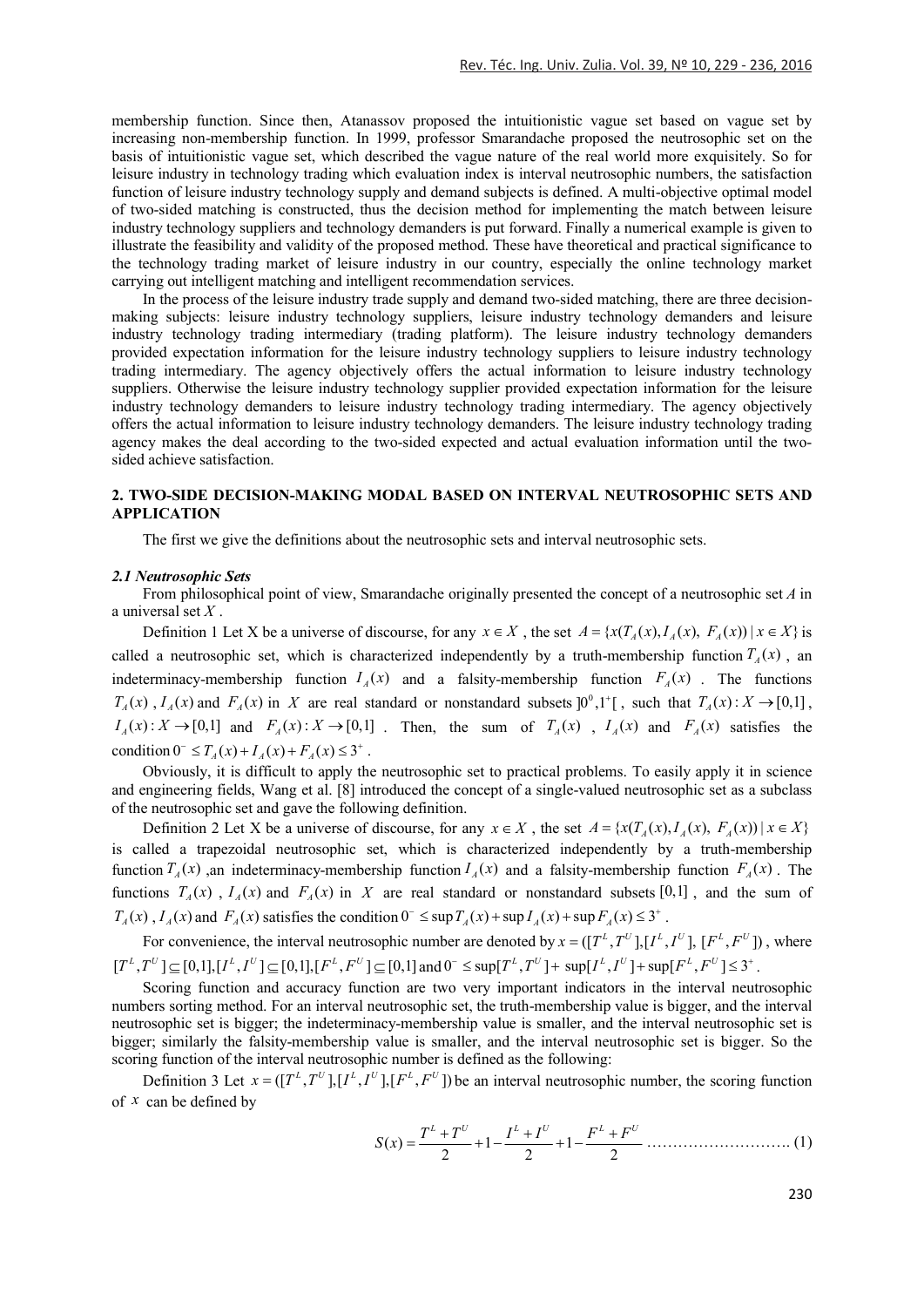Definition 4 Let  $x = ([T^L, T^U], [I^L, I^U], [F^L, F^U])$  be an interval neutrosophic number, the accuracy function of  $x$  can be defined by

$$
H(x) = \frac{T^{L} + T^{U}}{2} + 1 - \frac{I^{L} + I^{U}}{2} + \frac{F^{L} + F^{U}}{2}.
$$

Definition 5 Let 1 1 1 1 1 1 ([ , ],[ , ],[ , ]) *L U L U L U x T T I I F F* and 2 2 2 2 ([ , ],[ , ], *L U L U y T T I I* 2 2 [ , ]) *L U F F* be two interval neutrosophic numbers, the scoring function and accuracy function of *x* and *y* are  $S(x)$ ,  $H(x)$  and  $S(y)$ ,  $H(y)$ , so

(1) If  $S(x) > S(y)$ , then  $x > y$ . (2) If  $S(x) = S(y)$  and  $H(x) > H(y)$ , then  $x > y$ ;

(3) If  $S(x) = S(y)$  and  $H(x) = H(y)$ , then  $x = y$ .

### *2.2 Problem Description*

In the process of the leisure industry trade supply and demand two-sided matching, there are three decisionmaking subjects: leisure industry technology suppliers, leisure industry technology demanders and leisure industry technology trading intermediary (trading platform). The leisure industry technology demanders provided expectation information for the leisure industry technology suppliers to leisure industry technology trading intermediary. The agency objectively offers the actual information to leisure industry technology suppliers. Otherwise the leisure industry technology supplier provided expectation information for the leisure industry technology demanders to leisure industry technology trading intermediary. The agency objectively offers the actual information to leisure industry technology demanders. The leisure industry technology trading agency makes the deal according to the two-sided expected and actual evaluation information until the twosided achieve satisfaction.



**Figure 1.** Leisure industry technology demander and supplier two-sided matching

Suppose the leisure industry technology demand alternatives  $A = \{A_1, A_2, \dots, A_n\}$ , and they consider the index alternatives is  $C = \{C_1, C_2, \dots, C_g\}$  when offering the evaluation information. The weighted vectors of index are  $W = (\omega_1, \omega_2, \cdots, \omega_g)^T$ ,  $0 \le \omega_i \le 1$ ,  $\sum_{i=1}^{\infty}$  $0 \leq \omega_i \leq 1, \sum_{i=1}^{g} \omega_i = 1$  $\sum_{i=1}^n \omega_i$  $\omega \leq 1$ ,  $\theta$  $\leq \omega_i \leq 1$ ,  $\sum_{i=1}^{\infty} \omega_i = 1$  . The leisure industry technology supply alternatives  $B = \{B_1, B_2, \dots, B_n\}$  and they consider the index alternatives is  $Y = \{Y_1, Y_2, \dots, Y_n\}$  when offering the evaluation information. The weighted vectors of index are  $V = (v_1, v_2, \dots, v_h)^T$ ,  $0 \le v_i \le 1$ ,  $\sum_{i=1}^{h} v_i = 1$ 1  $\leq v_i \leq 1, \sum v_i = 1$ . *i*  $=$ 

Because of the uncertainty of the leisure industry technology market and the complexity of objective things, the evaluation values of the technology trading supply and demand two sides about each index are fuzzy and uncertain. In order to better describe the quantitative indicators, here we adopt interval neutrosophic fuzzy number to express. The interval neutrosophic fuzzy number evaluation matrix of subject  $A_i$  to subject  $B_i$  about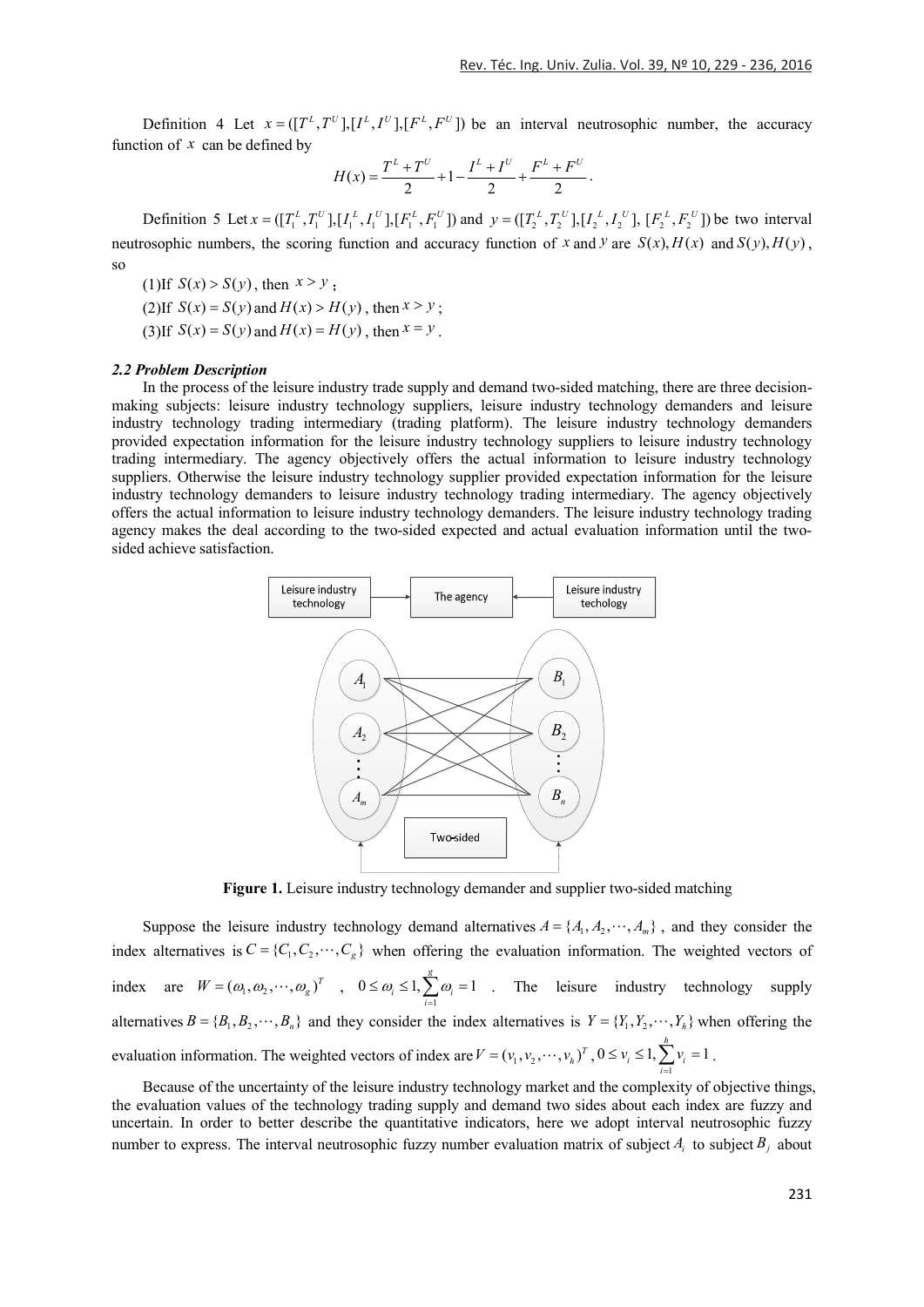$C_k$  is  $\tilde{A}_B^k = (\tilde{a}_{ij}^k)_{n \times m}$ , where  $\tilde{a}_{ij}^k = (\left[I_{\tilde{a}_{ij}^k}^k, T_{\tilde{a}_{ij}^k}^k\right], \left[I_{\tilde{a}_{ij}^k}^k, I_{\tilde{a}_{ij}^k}^k\right],$  $\tilde{a}^k_{ij} = ([T_{\tilde{a}^k_{ij}}^{\ \ L},T_{\tilde{a}^k_{ij}}^{\ \ U}], [I_{\tilde{a}^k_{ij}}^{\ \ L},I_{\tilde{a}^k_{ij}}^{\ \ U}], \ [F_{\tilde{a}^k_{ij}}^{\ \ L},F_{\tilde{a}^k_{ij}}^{\ \ U}])$  $F_{\tilde{a}_{ii}}^{\mu}$ ,  $F_{\tilde{a}_{ii}}^{\mu}$ <sup>U</sup>). The interval neutrosophic fuzzy number evaluation matrix of subject  $B_i$  to subject  $A_j$  is  $\tilde{B}_A^f = (\tilde{b}_{ij}^f)_{n \times m}$ , where  $\tilde{b}_{ij}^f = (\left[T_{\tilde{b}_{ij}^f}^f, T_{\tilde{b}_{ij}^f}^f\right], \left[I_{\tilde{b}_{ij}^f}^f, I_{\tilde{b}_{ij}^f}^f\right]$  $\tilde{b}^f_{ij} = (\left[I^{\mathcal{I}^L}_{\tilde{b}^f_{i}}, I^{\mathcal{I}^U}_{\tilde{b}^f_{i}}\right], \left[I^{\mathcal{I}^L}_{\tilde{b}^f_{i}}, I^{\mathcal{I}^U}_{\tilde{b}^f}\right]$ 

$$
[F_{\tilde{b}_{ij}^f}^{\ \ L},F_{\tilde{b}_{ij}^f}^{\ \ U}]\big).
$$

To eliminate the influence of different physical dimension to the decision result, first we need to normalize the index value of the evaluation information. According to the method of Li, the normalized matrix is recorded as  $\tilde{A}'^k_B = (\tilde{a}'^k_{ij})^k_{n \times m}$ .

When the evaluation indexes are efficiency indexes, the formula is

max{ } *k k ij ij k ij a a <sup>a</sup>* .………………………. (2)

When the evaluation indexes are cost indexes, the formula is

$$
\tilde{a}_{ij}^{\prime k} = \frac{\min\{\tilde{a}_{ij}^k\}}{\tilde{a}_{ij}^k} \dots \dots \dots \dots \dots \dots \dots \dots \dots \dots \dots \quad (3)
$$

The comprehensive evaluation interval neutrosophic numbers of subject  $A_i$  to  $B_j$  is

$$
\tilde{a}_{ij} = \sum_{k=1}^{h} \omega_k \tilde{a}_{ij}^{nk}, i = 1, 2, \cdots, m; j = 1, 2 \cdots, n \dots \dots \dots \dots \dots \dots \dots \dots \dots \dots \dots \dots \tag{4}
$$

The comprehensive evaluation interval neutrosophic numbers of subject  $B_i$  to  $A_i$  is

$$
\tilde{b}_{ij} = \sum_{j=1}^{g} v_k \tilde{b}_{ij}^{t,f}, i = 1, 2, \cdots, m; j = 1, 2 \cdots, n. \dots \dots \dots \dots \dots \dots \dots \dots \dots \dots \dots \tag{5}
$$

According to the formulas (4) and (5), we integrated the interval neutrosophic numbers and get the comprehensive evaluation interval neutrosophic numbers  $\tilde{a}_{ij}$ ,  $\tilde{b}_{ij}$ . The comprehensive evaluation interval neutrosophic numbers matrix of subjects *A* to *B* is stall remarked  $\tilde{A}_B = (\tilde{a}_{ij})_{n \times m}$ , and the comprehensive evaluation interval neutrosophic numbers matrix of subjects *B* to *A* is stall remarked  $\tilde{B}_A = (\tilde{b}_{ij})_{n \times m}$ . *2.3 The satisfaction degree of matching subjects* 

Let the positive and negative ideal interval neutrosophic numbers of subject *A* to *B* are

([ , ],[ , ],[ , ]) *ij ij ij ij ij ij L U L U L U ij a a a a a a a T T I I F F* , ([ , ],[ , ],[ , ]) *ij ij ij ij ij ij L U L U L U ij a a a a a a a T T I I F F* . ………………………. (6)

Let the positive and negative ideal interval neutrosophic numbers of subject *B* to *A* are

([ , ],[ , ],[ , ]) *ij ij ij ij ij ij L U L U L U ij b b b b b b b T T I I F F* , ([ , ],[ , ],[ , ]) *ij ij ij ij ij ij L U L U L U ij b b b b b b b T T I I F F* . ………………………. (7)

Using the TOPSIS method, we calculate respectively the distances between each matching subject's comprehensive evaluation value and their positive and negative ideal interval neutrosophic numbers, they are

$$
d_{\tilde{i}_{j}}^{*} = \frac{1}{2} \sqrt{(T_{\tilde{i}_{j}}^{*} - T_{\tilde{i}_{j}}^{*})^{2} + (T_{\tilde{i}_{j}}^{*} - T_{\tilde{i}_{j}}^{*})^{2} + (I_{\tilde{i}_{j}}^{*} - I_{\tilde{i}_{j}}^{*})^{2} + (I_{\tilde{i}_{j}}^{*} - I_{\tilde{i}_{j}}^{*})^{2} + (F_{\tilde{i}_{j}}^{*} - F_{\tilde{i}_{j}}^{*})^{2} + (F_{\tilde{i}_{j}}^{*} - F_{\tilde{i}_{j}}^{*})^{2} + (F_{\tilde{i}_{j}}^{*} - F_{\tilde{i}_{j}}^{*})^{2} + (F_{\tilde{i}_{j}}^{*} - F_{\tilde{i}_{j}}^{*})^{2} + (F_{\tilde{i}_{j}}^{*} - F_{\tilde{i}_{j}}^{*})^{2} + (F_{\tilde{i}_{j}}^{*} - F_{\tilde{i}_{j}}^{*})^{2} + (F_{\tilde{i}_{j}}^{*} - F_{\tilde{i}_{j}}^{*})^{2} + (F_{\tilde{i}_{j}}^{*} - F_{\tilde{i}_{j}}^{*})^{2} + (F_{\tilde{i}_{j}}^{*} - F_{\tilde{i}_{j}}^{*})^{2} + (F_{\tilde{i}_{j}}^{*} - F_{\tilde{i}_{j}}^{*})^{2} + (F_{\tilde{i}_{j}}^{*} - F_{\tilde{i}_{j}}^{*})^{2} + (F_{\tilde{i}_{j}}^{*} - F_{\tilde{i}_{j}}^{*})^{2} + (F_{\tilde{i}_{j}}^{*} - F_{\tilde{i}_{j}}^{*})^{2} + (F_{\tilde{i}_{j}}^{*} - F_{\tilde{i}_{j}}^{*})^{2} + (F_{\tilde{i}_{j}}^{*} - F_{\tilde{i}_{j}}^{*})^{2} + (F_{\tilde{i}_{j}}^{*} - F_{\tilde{i}_{j}}^{*})^{2} + (F_{\tilde{i}_{j}}^{*} - F_{\tilde{i}_{j}}^{*})^{2} + (F_{\tilde{i}_{j}}^{*} - F_{\tilde{i}_{j}}^{*})^{2} + (F_{\tilde{i}_{j}}^{*} - F_{\tilde{i}_{j}}^{*})^{2} + (F_{\tilde{i}_{j}}^{*} - F_{\tilde{i}_{j}}^{*})^{2} + (F_{\tilde{i}_{j}}^{*} - F_{\
$$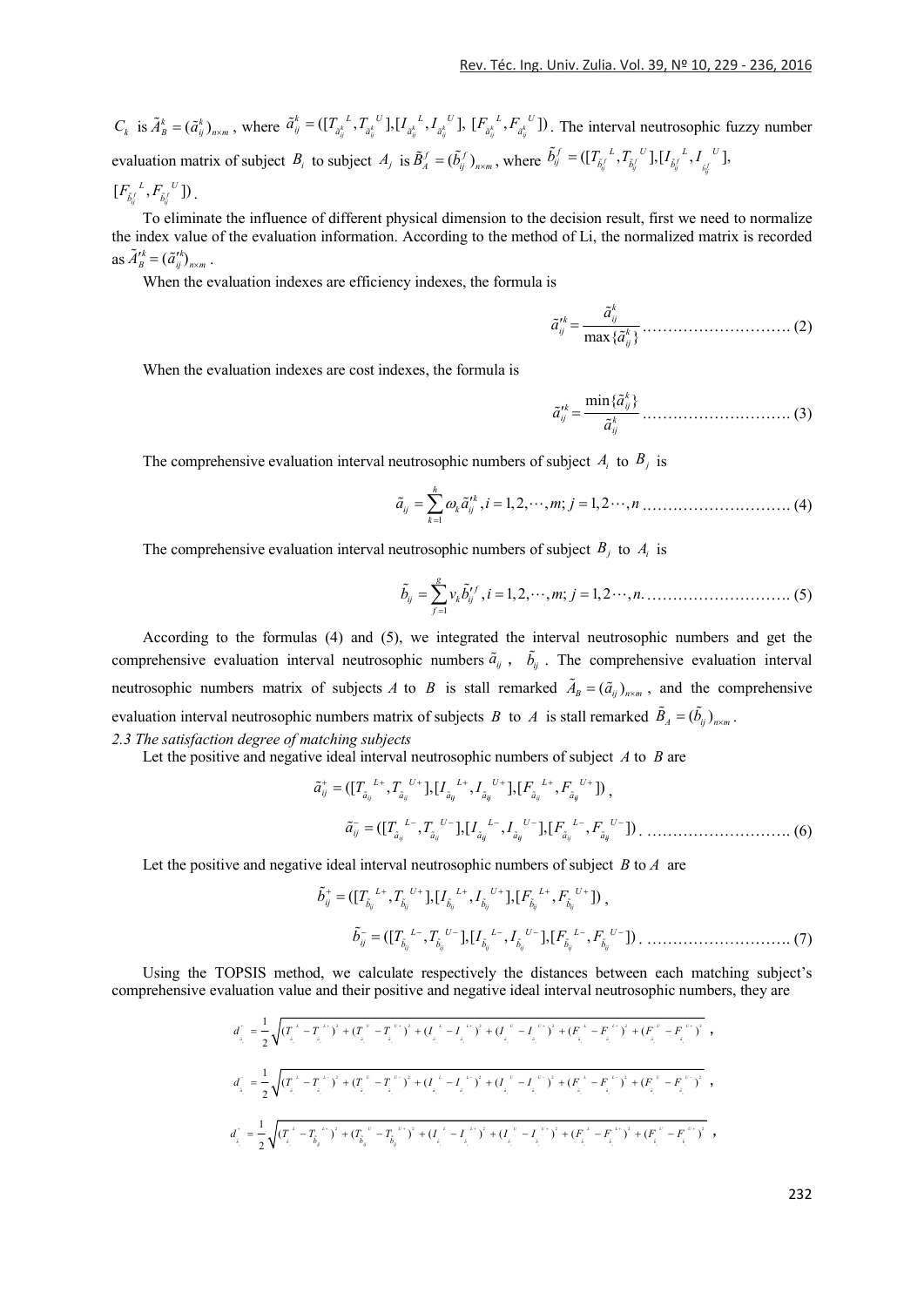$$
d_{i}^{\top} = \frac{1}{2} \sqrt{(T_{i}^{\tau} - T_{b}^{\tau})^2 + (T_{b}^{\tau})^2 + (T_{b}^{\tau})^2 + (T_{i}^{\tau})^2 + (T_{i}^{\tau})^2 + (T_{i}^{\tau})^2 + (T_{i}^{\tau})^2 + (T_{i}^{\tau})^2 + (T_{i}^{\tau})^2 + (T_{i}^{\tau})^2 + (T_{i}^{\tau})^2}.
$$

Calculate the relative closeness degree of each subject comprehensive evaluation interval neutrosophic numbers,

$$
\mu_{\tilde{a}_{ij}} = \frac{d_{\tilde{a}_{ij}}^-}{d_{\tilde{a}_{ij}}^- + d_{\tilde{a}_{ij}}^+}, \quad \mu_{\tilde{b}_{ij}} = \frac{d_{\tilde{b}_{ij}}^-}{d_{\tilde{b}_{ij}}^- + d_{\tilde{b}_{ij}}^+} \dots \dots \dots \dots \dots \dots \dots \dots \dots \tag{8}
$$

Obviously relatively closeness degree value  $\mu_{\tilde{a}_{ij}}$  is bigger, the satisfaction of subject  $A_i$  to  $B_j$  is higher; relatively closeness degree value  $\mu_{\tilde{b}_j}$  is bigger, the satisfaction of subject  $B_j$  to  $A_i$  is higher. So the value  $\mu_{\tilde{a}_j}$  can be as the satisfaction degree of *A<sub>i</sub>* to  $B_j$ , and the value  $\mu_{\tilde{a}_j}$  can be as the satisfaction degree of *A<sub>i</sub>* to  $B_j$ . The satisfaction degree matrixes of subject *A* and *B* are  $A_B = (\mu_{\tilde{a}_B})$ ,  $B_A = (\mu_{\tilde{b}_B})$ . *2.4 Matching decision modal* 

Based on the two-sided matching satisfaction matrixes  $A_B = (\mu_{\tilde{a}_n})$ ,  $B_A = (\mu_{\tilde{b}_n})$ , the optimization model is constructed by considering the main body satisfaction maximization and consistency:

1 1 max ( ) (1 ) <sup>2</sup> *ij ij ij ij m n a b a b ij i j Z x* ………………………. 1 1 . 1 1 *n ij j m ij i s t x x* ………………………. (9)

where,  $x_{ij}$  is the variable of 0-1. When  $x_{ij} = 1$ , it said subject  $A_i$  to  $B_j$  matching; when  $x_{ij} = 0$ , it said subject  $A_i$ to  $B_i$  non-matching.  $\lambda(0 \le \lambda \le 1)$  is called the adjust the parameter, which value is determined by decision maker considering to the actual matching problem. When  $\lambda = 0$ , it emphasizes the consistency of both subjects satisfaction; when  $\lambda = 1$ , it emphasizes the complementary of both subjects satisfaction. Using the software LINGO 11.0, we can calculate the optimal modal and obtain the matching result. *2.5 Matching decision step*

In conclusion, this paper puts forward the method of two-sided matching decision model for leisure industry technical demand and supply based on interval neutrosophic sets. The decision steps are as follows:

Step 1: Standardize the interval neutrosophic numbers information which the leisure industry technology demand and supply subjects provide, and integrate the comprehensive evaluation information.

Step 2: Determine the positive and negative ideal of supply and demand two-sided matching, subjects and calculate the distance between each subjects interval neutrosophic information and positive and negative ideal  $d_{\tilde{a}_{ij}}^-,$   $d_{\tilde{a}_{ij}}^+,$   $d_{\tilde{b}_{ij}}^+,$   $d_{\tilde{b}_{ij}}^+$ . Then get the matching subjects distance matrixes.

Step3: Calculate the relative degree of matching subjects comprehensive evaluation information (satisfaction degree), and get two-sided matching satisfaction matrix  $A_B = (\mu_{\tilde{a}_a})$ ,  $B_A = (\mu_{\tilde{b}_a})$ .

Step4: For the given adjust parameter  $\lambda$ , the optimization model is constructed according to the satisfaction matrixes  $A_B$ ,  $B_A$ . Then obtain the result of the two-sided matching.

## **3. SIMULATIOM**

A leisure industry technical trading intermediary mainly engages in technology transferring businesses, such as ports equipment, new materials. According to the information of technology supply and demand subjects, leisure industry technology agency matches the two-sided. The agency receives technology needs information of 5 companies  $A = \{A_1, A_2, A_3, A_4A_5\}$ , and technology transferring information of 6 sports science research institutes  $B = \{B_1, B_2, B_3, B_4, B_5, B_6\}$ . The company evaluates the technology transferring information of sports science research institutes mainly considering the four indexes, namely technical practicability  $C_1$ , market demand  $C_2$ , technical maturity  $C_3$ , the expected economic benefits  $C_4$ . The weight vector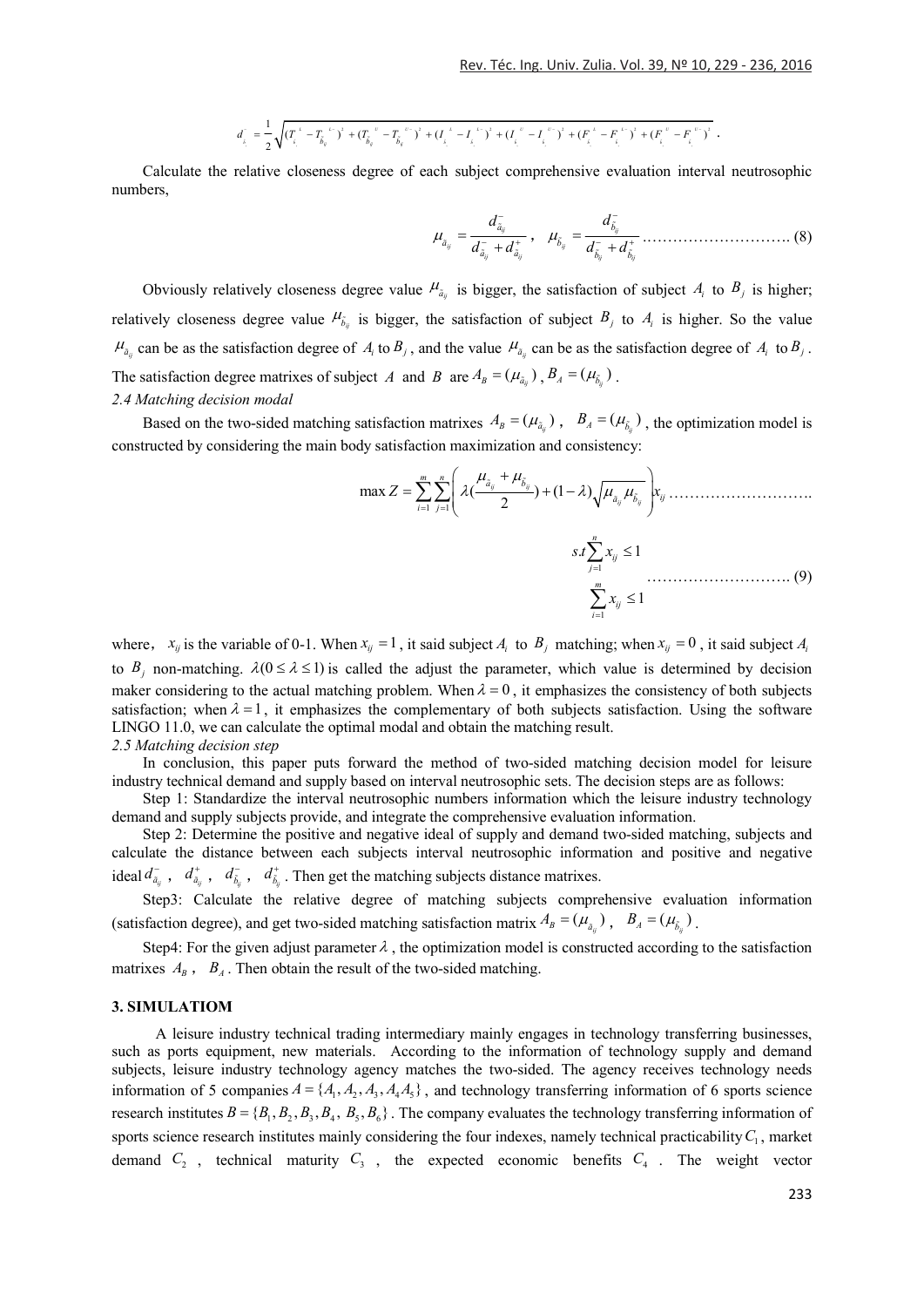is  $W = (0.2, 0.3, 0.25, 0.25)^T$ , which is determined by experts' judgment. The sports science research institute evaluates the companies mainly considering the five indexes: entrepreneurship  $Y_1$ , annual number of enterprises  $Y_2$ , the technology transferring income  $Y_3$ , enterprise scientific research ability  $Y_4$ , enterprise scale  $Y_5$ . The weight vector is  $V = (0.15,0.15,0.1,0.3,0.3)^T$ , which is determined by experts judgment.

|                | C <sub>1</sub>   | C <sub>2</sub>   | C <sub>3</sub>   | C4               |
|----------------|------------------|------------------|------------------|------------------|
|                | ([0.22, 0.31],   | ([0.12, 0.37],   | ([0.13, 0.53],   | ([0.22, 0.31],   |
| A1             | $[0.15, 0.55]$ , | $[0.17, 0.58]$ , | $[0.11, 0.67]$ , | $[0.15, 0.55]$ , |
|                | [0.23, 0.54]     | [0.4, 0.56]      | [0.20, 0.36]     | [0.23, 0.54]     |
|                |                  |                  |                  |                  |
|                | ([0.25, 0.41],   | ([0.33, 0.53],   | ([0.23, 0.45],   | ([0.28, 0.34],   |
| A <sub>2</sub> | $[0.15, 0.45]$ , | $[0.11, 0.47]$ , | [0.18, 0.56],    | $[0.43, 0.61]$ , |
|                | [0.23, 0.44]     | [0.20, 0.36]     | [0.21, 0.37]     | [0.11, 0.23]     |
|                |                  |                  |                  |                  |
|                | ([0.26, 0.37],   | ([0.12, 0.37],   | ([0.06, 0.21],   | ([0.11, 0.24],   |
| A <sub>3</sub> | $[0.23, 0.53]$ , | $[0.17, 0.58]$ , | $[0.49, 0.66]$ , | $[0.57, 0.75]$ , |
|                | [0.22, 0.40]     | [0.4, 0.56]      | [0.28, 0.30]     | [0.14, 0.19]     |
|                |                  |                  |                  |                  |
|                | ([0.30, 0.48],   | ([0.12, 0.37],   | ([0.13, 0.53],   | ([0.22, 0.31],   |
| A4             | $[0.07, 0.61]$ , | $[0.17, 0.58]$ , | $[0.11, 0.67]$ , | $[0.15, 0.55]$ , |
|                | [0.09, 0.45]     | [0.4, 0.56]      | [0.20, 0.36]     | [0.23, 0.54]     |
|                |                  |                  |                  |                  |
|                | ([0.21, 0.35],   | ([0.16, 0.25],   | ([0.39, 0.46],   | ([0.28, 0.34],   |
| A <sub>5</sub> | [0.36, 0.68],    | [0.56, 0.70],    | $[0.37, 0.60]$ , | $[0.43, 0.61]$ , |
|                | [0.11, 0.29]     | [0.14, 0.19]     | [0.10, 0.17]     | [0.21, 0.37]     |
|                |                  |                  |                  |                  |

**Table 1.** The evaluation information of the sports companies to sports technology institutes

**Table 2.** The evaluation information of sports technology institutes to the sports companies

|                | Y1               | Y2               | Y3               | Y4               | Y4               |
|----------------|------------------|------------------|------------------|------------------|------------------|
|                | ([0.21, 0.41],   | ([0.19, 0.26],   | ([0.13, 0.53],   | ([0.22, 0.31],   | ([0.22, 0.31],   |
| B1             | [0.14, 0.35],    | $[0.26, 0.56]$ , | [0.11, 0.67],    | $[0.15, 0.55]$ , | $[0.15, 0.55]$ , |
|                | [0.42, 0.49]     | [0.27, 0.46]     | [0.20, 0.36]     | [0.23, 0.54]     | [0.23, 0.54]     |
|                |                  |                  |                  |                  |                  |
| B <sub>2</sub> | ([0.25, 0.41],   | ([0.12, 0.28],   | ([0.19, 0.36],   | ([0.34, 0.49],   | ([0.12, 0.37],   |
|                | $[0.15, 0.45]$ , | [0.37, 0.60],    | $[0.12, 0.56]$ , | $[0.23, 0.52]$ , | $[0.18, 0.53]$ , |
|                | [0.23, 0.44]     | [0.22, 0.29]     | [0.37, 0.45]     | [0.15, 0.25]     | [0.21, 0.46]     |
|                |                  |                  |                  |                  |                  |
|                | ([0.22, 0.37],   | ([0.12, 0.37],   | ([0.06, 0.21],   | ([0.15, 0.24],   | ([0.24, 0.35],   |
| B <sub>3</sub> | $[0.12, 0.63]$ , | $[0.17, 0.58]$ , | $[0.49, 0.66]$ , | $[0.37, 0.74]$ , | [0.42, 0.47],    |
|                | [0.25, 0.43]     | [0.4, 0.56]      | [0.28, 0.30]     | [0.14, 0.19]     | [0.11, 0.52]     |
|                |                  |                  |                  |                  |                  |
|                | ([0.32, 0.48],   | ([0.12, 0.37],   | ([0.13, 0.53],   | ([0.25, 0.42],   | ([0.23, 0.32],   |
| <b>B4</b>      | $[0.14, 0.58]$ , | $[0.23, 0.58]$ , | [0.11, 0.67],    | $[0.17, 0.67]$ , | [0.14, 0.34],    |
|                | [0.21, 0.41]     | [0.31, 0.56]     | [0.20, 0.36]     | [0.13, 0.52]     | [0.33, 0.52]     |
|                |                  |                  |                  |                  |                  |
|                | ([0.21, 0.35],   | ([0.16, 0.25],   | ([0.39, 0.46],   | ([0.28, 0.34],   | ([0.21, 0.32],   |
| B <sub>5</sub> | $[0.36, 0.68]$ , | [0.45, 0.67],    | $[0.37, 0.60]$ , | $[0.43, 0.61]$ , | $[0.25, 0.47]$ , |
|                | [0.11, 0.29]     | [0.13, 0.32]     | [0.21, 0.34]     | [0.19, 0.37]     | [0.32, 0.42]     |
|                |                  |                  |                  |                  |                  |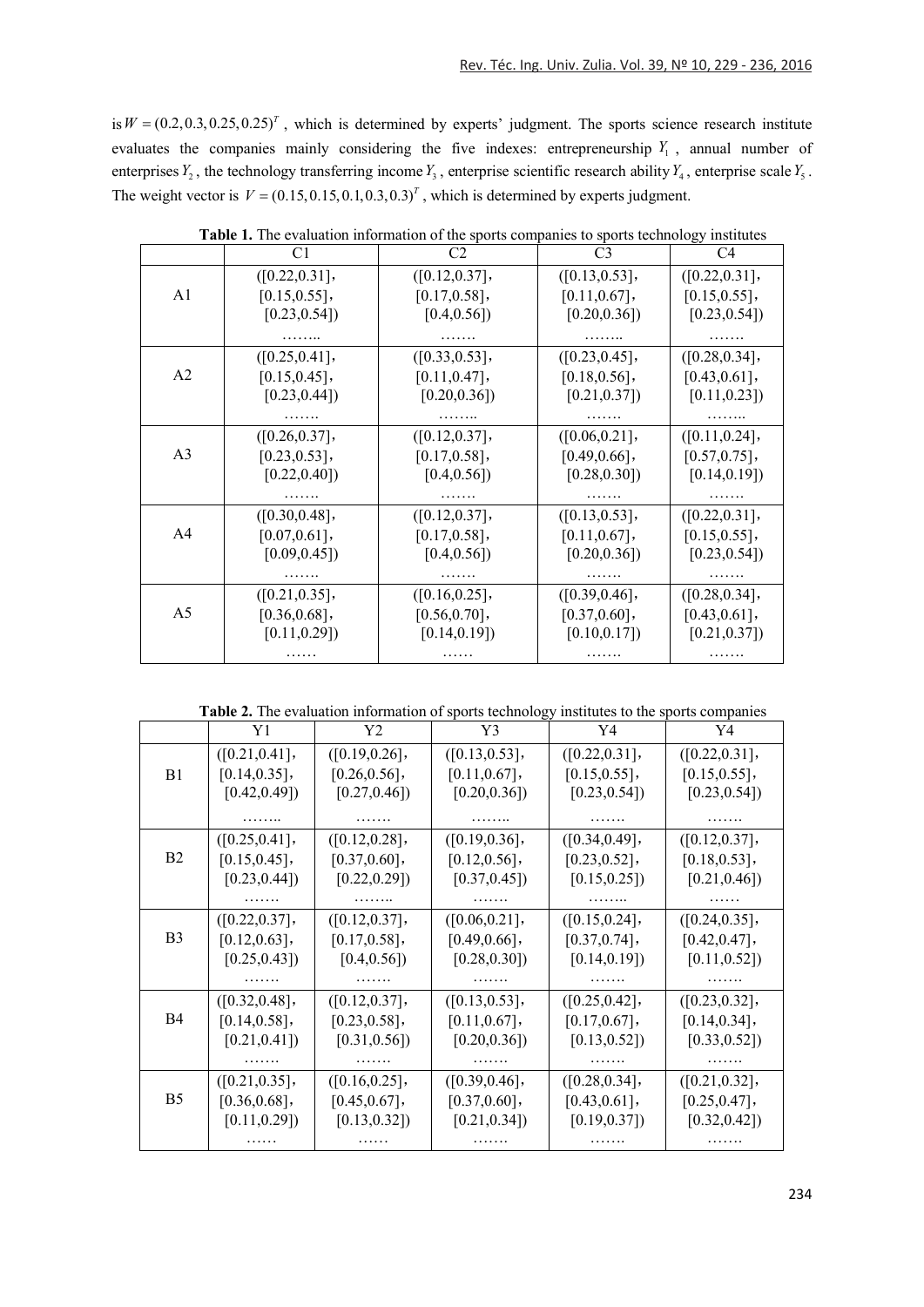Using the formula to standardize the comprehensive multi-index evaluation information of leisure industry technology demand and supply and build the positive and negative ideal value of each index. Based on these, calculate the distance between each value and positive and negative ideal value. So we get leisure industry technology demand and supply satisfaction matrix  $\Gamma_A = (\alpha_{ij})_{5 \times 6}$ . Five leisure industry technology demand subjects and six technology supply subjects can produce 30 combination and 30 technology supply and demand combination satisfaction matrix  $\Gamma_{(A,B)} = [(\alpha_{ij}, \beta_{ij})]_{5 \times 6}$ .

$$
\Gamma_{(A,B)} \begin{pmatrix}\n(0.44, 0.67) & (0.33, 048) & (0.35, 0.82) & (0.52, 0.75) & (0.31, 0.49) & (0.37, 0.50) \\
(0.28, 0.66) & (0.51, 0.55) & (0.43, 0.48) & (0.57, 0.77) & (0.62, 0.70) & (0.38, 0.43) \\
(0.30, 0.88) & (0.63, 0.73) & (0.39, 0.58) & (0.39, 0.68) & (0.55, 0.84) & (0.27, 0.57) \\
(0.61, 0.46) & (0.41, 0.31) & (0.73, 0.75) & (0.39, 0.60) & (0.61, 0.56) & (0.30, 0.81) \\
(0.29, 0.56) & (0.32, 0.51) & (0.50, 0.72) & (0.65, 0.72) & (0.31, 0.61) & (0.30, 0.70)\n\end{pmatrix}
$$

According to leisure industry technology supply and demand satisfaction matrix and the consistency of two-sided satisfaction, the value of adjust parameter is considered as  $\lambda = 0$ . By the software LINGO 11.0, we calculate the modal and get the results  $x_{32} = 1$ ,  $x_{43} = 1$ ,  $x_{54} = 1$ ,  $x_{52} = 1$ . Therefore, the best matching results are A1 matching to B4, A2 matching to B5, A3 matching to B2, A4 matching to B3, B6 non-matching. From the matching results, both sides of leisure industry technology demand and supply give higher satisfaction evaluation, in accordance with the actual situation which the agency provides matching service.

# **4. CONCLUSIONS**

In the leisure industry technology intermediary service, due to the uncertainty of supply and demand both sides judgment, this paper uses interval neutrosophic numbers to describe the decision-making information of subjects for more convenience. On this basis, through integrating interval neutrosophic information of each subjects, the relative closeness degree of uncertainty evaluation information and positive and negative ideal is calculated by the approximate method, which can be expected as the satisfaction of the matching subjects. Thus, the optimization model of comprehensive consideration of matching subjects maximization and consistency. The matching result is got by solving the modal. At last, a simulation example is given to illustrate the feasibility and validity of the method. Considering the characteristics of the leisure industry technology product, the two-sided matching modal of this paper has theoretical and practical significance for both sides of leisure industry technology suppliers and demanders.

#### **ACKNOWLEDGEMENTS**

This paper was supported by the National Natural Science Foundation of China(71403149) and Natural Science Foundation of Shandong(2014ZRB14411).

## **REFERENCES**

Atanassov K.(1986) "Intuitionistic fuzzy sets", *Fuzzy Sets System*, 20(1), pp.20: 87–96.

- Junu J. J., Jou S.(2000) "Brokerage between buyer and seller agents using constraint satisfaction problem models", *Decision Support Systems*, 28(4), pp.293-304.
- Jianu Z. Z., et al.(2011) "Multi-objective matching for one-shot mufti-attribute exchanges with quantity discounts in Ebrokerage", *Expert systems with Application*, 38(1), pp.4169-4180.
- Li Peng, Liu Si-fen, Zhu 1ian-jun (2013) "Intuitionistic fuzzy stochastic multi-criteria decision-making methods based on MYCIN certainty factor and prospect theory", *Systems Engineering Theory &Practice*, 36(6), pp.1510-1517.

Liu F, Yuan X H.(2007) "Fuzzy number intuitionistic fuzzy set", *Fuzzy Syst Math*, 21(1), pp. 88-91.

Qian G, Wang H, Feng X Q.(2013) "Generalized hesitant fuzzy sets and their application in decision support system", *Knowledge-based Systems*, 37(1), pp. 357-365.

Roth A E.(1985) "Common and conflicting interests in two-sided matching markets", *European Economic Review*, 27(1), pp.75-96.

Smarandache F. (1998) Neutrosophy/neutrosophic probability, set, and logic. American Research Press: Rehoboth.

Smarandache F. (1999) A unifying field in logics neutrosophic logic: Neutrosophy, neutrosophic set, neutrosophic probability, American Research Press: Rehoboth.

Torra V. (2010) "Hesitant fuzzy sets", *Int. J of Intelligent Systems*, 25(6), pp.529-539.

Wang H, Smarandache F, Zhang YQ, Sunderraman R.(2010) "Single valued neutrosophic sets", *Multispace Multistruct*, 4(2), pp.410–413.